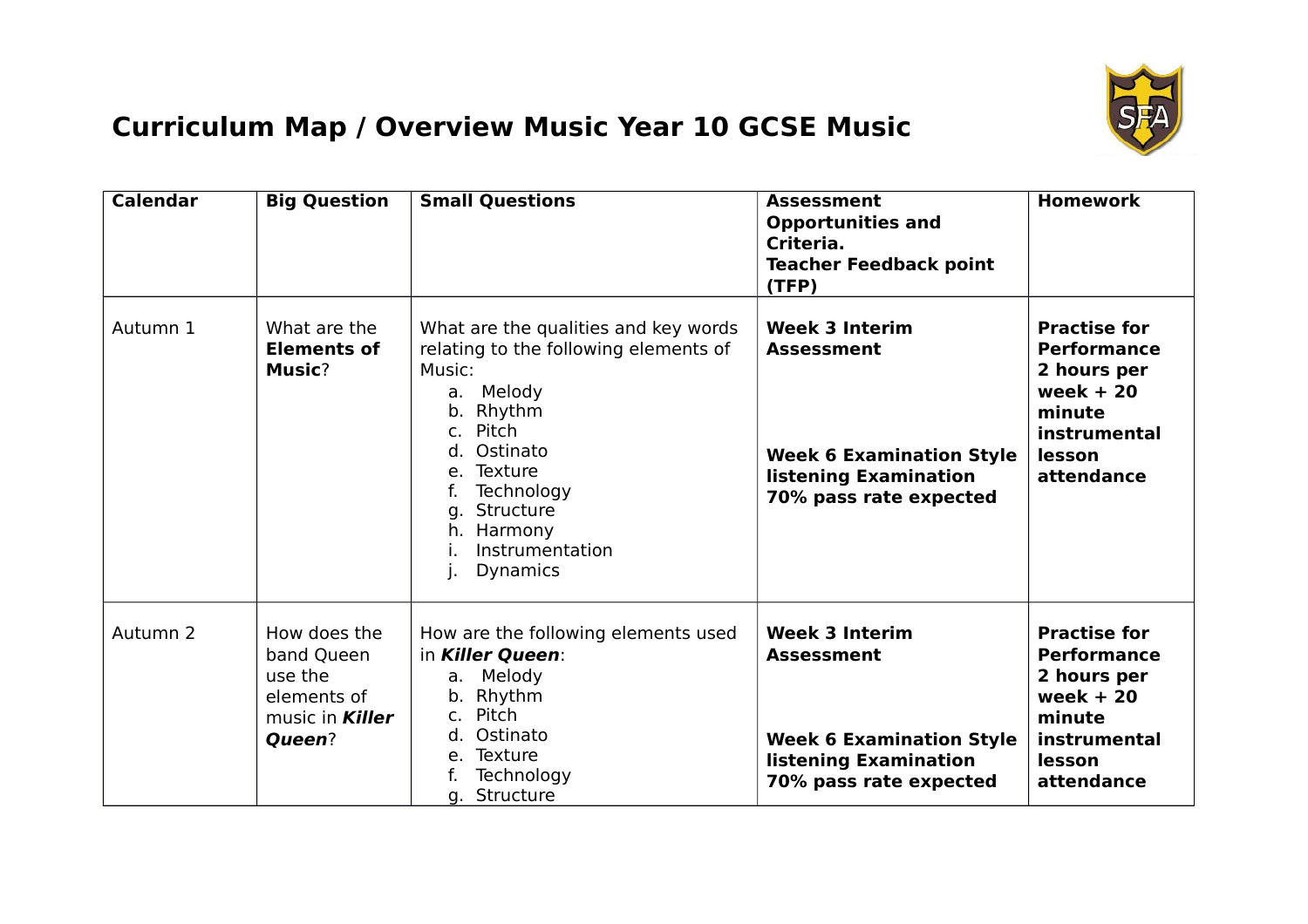|          | How do<br>composers<br>create fluency<br>and contrast<br>within coherent<br>structures, with<br>accuracy, in a<br><b>Ground Bass</b><br>composition?<br>(Coursework) | h. Harmony<br>Instrumentation<br>j.<br><b>Dynamics</b><br>How do composers exploit the<br>following elements in composition to<br>create fluency and contrast within<br>coherent structures with accuracy:<br>1. Modes / Scales<br>2. Basslines<br>3. Chord Structures<br>4. Broken Chord Patterns<br>5. Melodies<br>6. Rhythmic accompaniments<br>7. Texture<br>8. Structure |                                                                                                                                  |                                                                                                                          |
|----------|----------------------------------------------------------------------------------------------------------------------------------------------------------------------|-------------------------------------------------------------------------------------------------------------------------------------------------------------------------------------------------------------------------------------------------------------------------------------------------------------------------------------------------------------------------------|----------------------------------------------------------------------------------------------------------------------------------|--------------------------------------------------------------------------------------------------------------------------|
| Spring 1 | How does John<br>Williams use<br>the elements of<br>music in Star<br>Wars?                                                                                           | How are the following elements used<br>in Star Wars:<br>a. Melody<br>b. Rhythm<br>c. Pitch<br>Ostinato<br>d.<br>e. Texture<br>f.<br>Technology<br>g. Structure<br>h. Harmony<br>Instrumentation<br><b>Dynamics</b>                                                                                                                                                            | <b>Week 3 Interim</b><br><b>Assessment</b><br><b>Week 6 Examination Style</b><br>listening Examination<br>70% pass rate expected | <b>Practise for</b><br><b>Performance</b><br>2 hours per<br>week $+20$<br>minute<br>instrumental<br>lesson<br>attendance |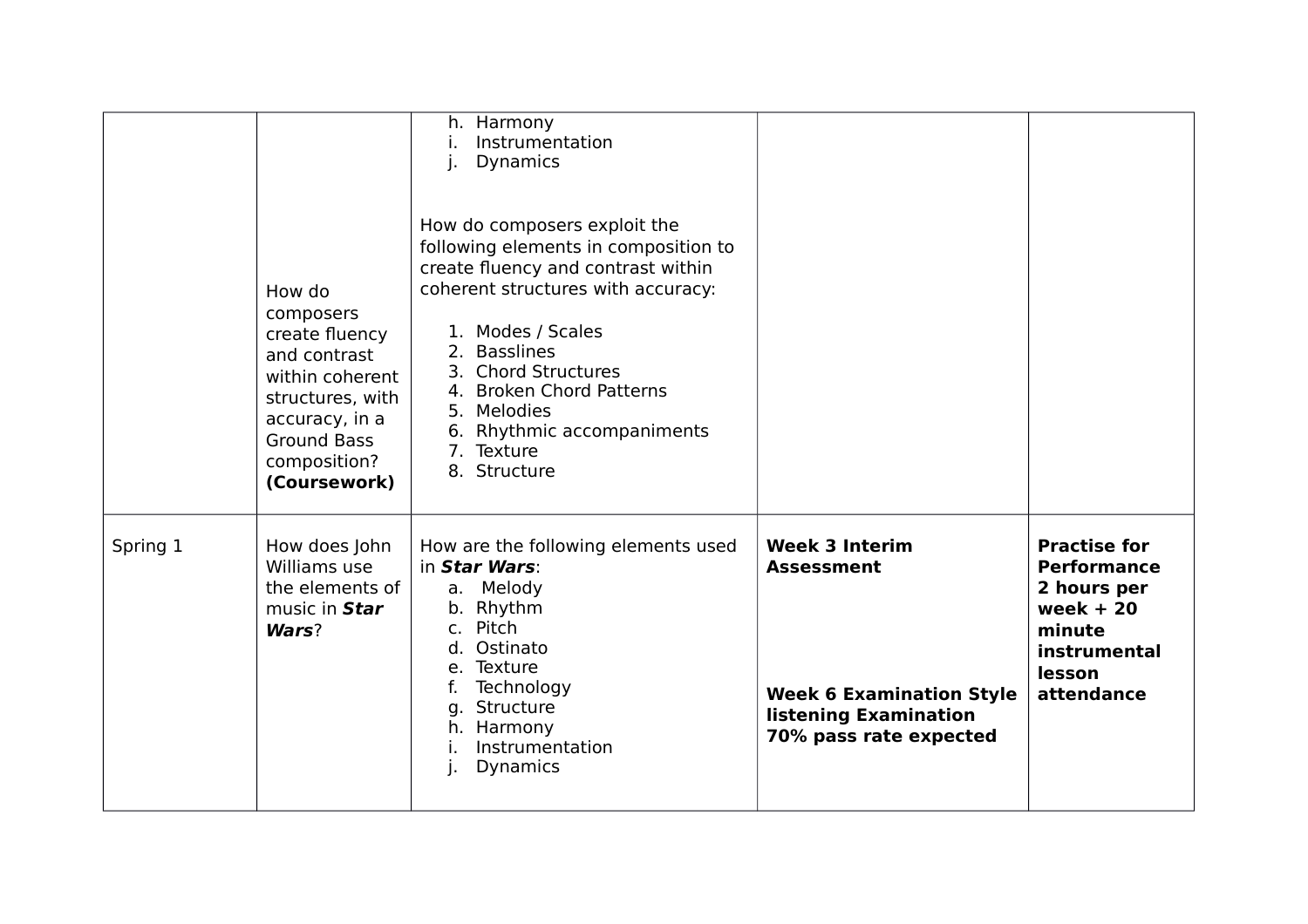|          | How do<br>composers<br>create fluency<br>and contrast<br>within coherent<br>structures, with<br>accuracy, in a<br><b>Ground Bass</b><br>composition?<br>(Coursework) | How do composers exploit the<br>following elements in composition to<br>create fluency and contrast within<br>coherent structures with accuracy:<br>1. Modes / Scales<br>2. Basslines<br>3. Chord Structures<br>4. Broken Chord Patterns<br>5. Melodies<br>6. Rhythmic accompaniments<br>7. Texture<br>8. Structure |                                                                                                                                  |                                                                                                                          |
|----------|----------------------------------------------------------------------------------------------------------------------------------------------------------------------|---------------------------------------------------------------------------------------------------------------------------------------------------------------------------------------------------------------------------------------------------------------------------------------------------------------------|----------------------------------------------------------------------------------------------------------------------------------|--------------------------------------------------------------------------------------------------------------------------|
| Spring 2 | How does the<br>band Afro Celt<br>Sound System<br>use the<br>elements of<br>music in<br><b>Release?</b>                                                              | How are the following elements used<br>in <b>Release</b> :<br>a. Melody<br>b. Rhythm<br>c. Pitch<br>d. Ostinato<br>e. Texture<br>Technology<br>f.<br>g. Structure<br>h. Harmony<br>Instrumentation<br>i.<br>Dynamics<br>j.                                                                                          | <b>Week 3 Interim</b><br><b>Assessment</b><br><b>Week 6 Examination Style</b><br>listening Examination<br>70% pass rate expected | <b>Practise for</b><br><b>Performance</b><br>2 hours per<br>week $+20$<br>minute<br>instrumental<br>lesson<br>attendance |
|          | How do<br>composers                                                                                                                                                  | How do composers exploit the<br>following elements in composition to<br>create fluency and contrast within<br>coherent structures with accuracy:<br>1. Modes / Scales                                                                                                                                               |                                                                                                                                  |                                                                                                                          |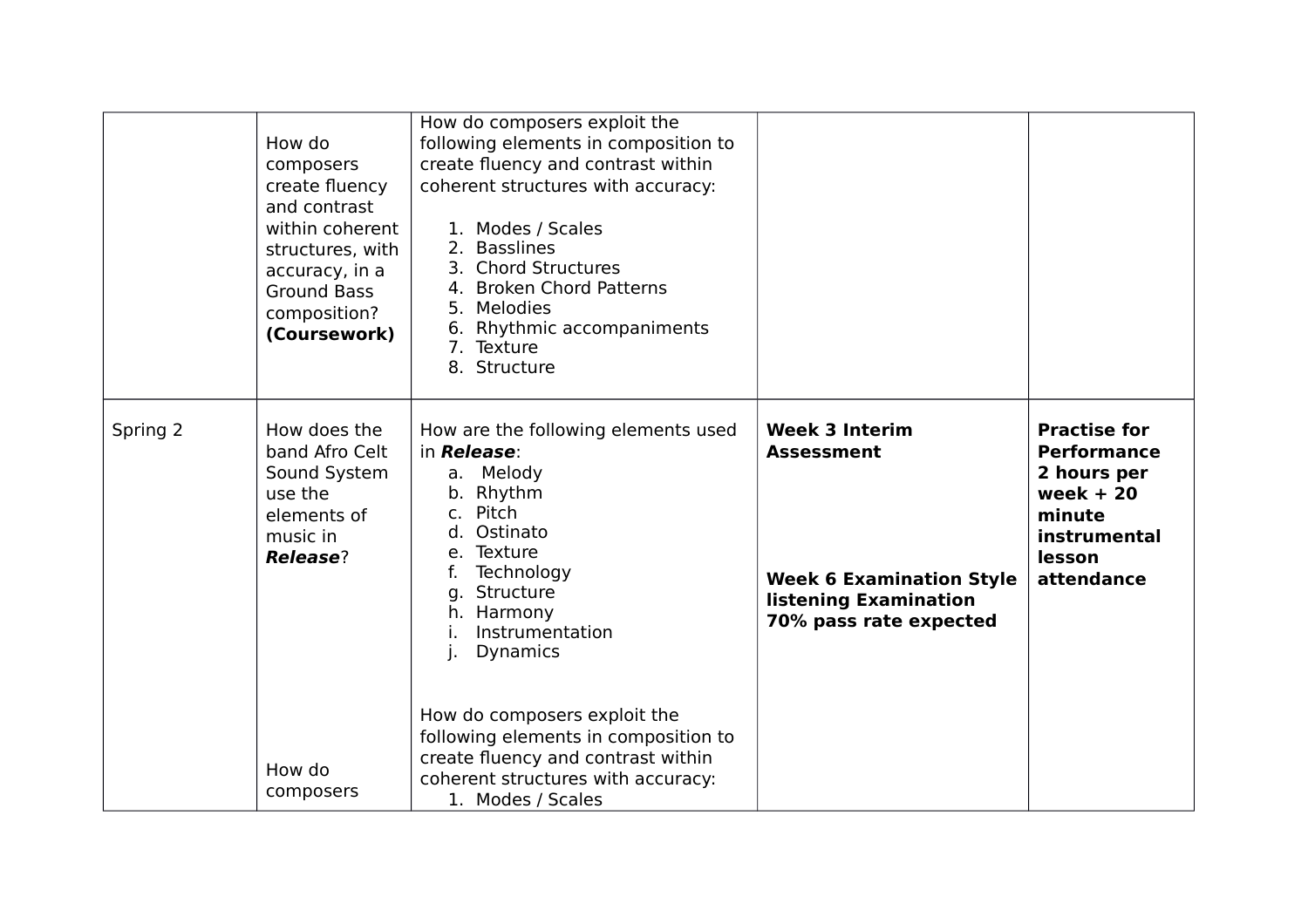|          | create fluency<br>and contrast<br>within coherent<br>structures, with<br>accuracy, in a<br><b>Ground Bass</b><br>composition?<br>(Coursework)                        | 2. Basslines<br>3. Chord Structures<br>4. Broken Chord Patterns<br>5. Melodies<br>6. Rhythmic accompaniments<br>7. Texture<br>8. Structure                                                                                                                                                                          |                                            |                                                                                                                          |
|----------|----------------------------------------------------------------------------------------------------------------------------------------------------------------------|---------------------------------------------------------------------------------------------------------------------------------------------------------------------------------------------------------------------------------------------------------------------------------------------------------------------|--------------------------------------------|--------------------------------------------------------------------------------------------------------------------------|
| Summer 1 | How do<br>composers<br>create fluency<br>and contrast<br>within coherent<br>structures, with<br>accuracy, in a<br><b>Ground Bass</b><br>composition?<br>(Coursework) | How do composers exploit the<br>following elements in composition to<br>create fluency and contrast within<br>coherent structures with accuracy:<br>1. Modes / Scales<br>2. Basslines<br>3. Chord Structures<br>4. Broken Chord Patterns<br>5. Melodies<br>6. Rhythmic accompaniments<br>7. Texture<br>8. Structure |                                            | <b>Practise for</b><br><b>Performance</b><br>2 hours per<br>week $+20$<br>minute<br>instrumental<br>lesson<br>attendance |
| Summer 2 | How does<br>Purcell use the<br>elements of<br>music in <b>Music</b><br>for a While?                                                                                  | How are the following elements used<br>in Music for a While:<br>a. Melody<br>b. Rhythm<br>c. Pitch<br>d. Ostinato<br>e. Texture<br>Technology<br>g. Structure                                                                                                                                                       | <b>Week 3 Interim</b><br><b>Assessment</b> | <b>Practise for</b><br><b>Performance</b><br>2 hours per<br>week $+20$<br>minute<br>instrumental<br>lesson<br>attendance |